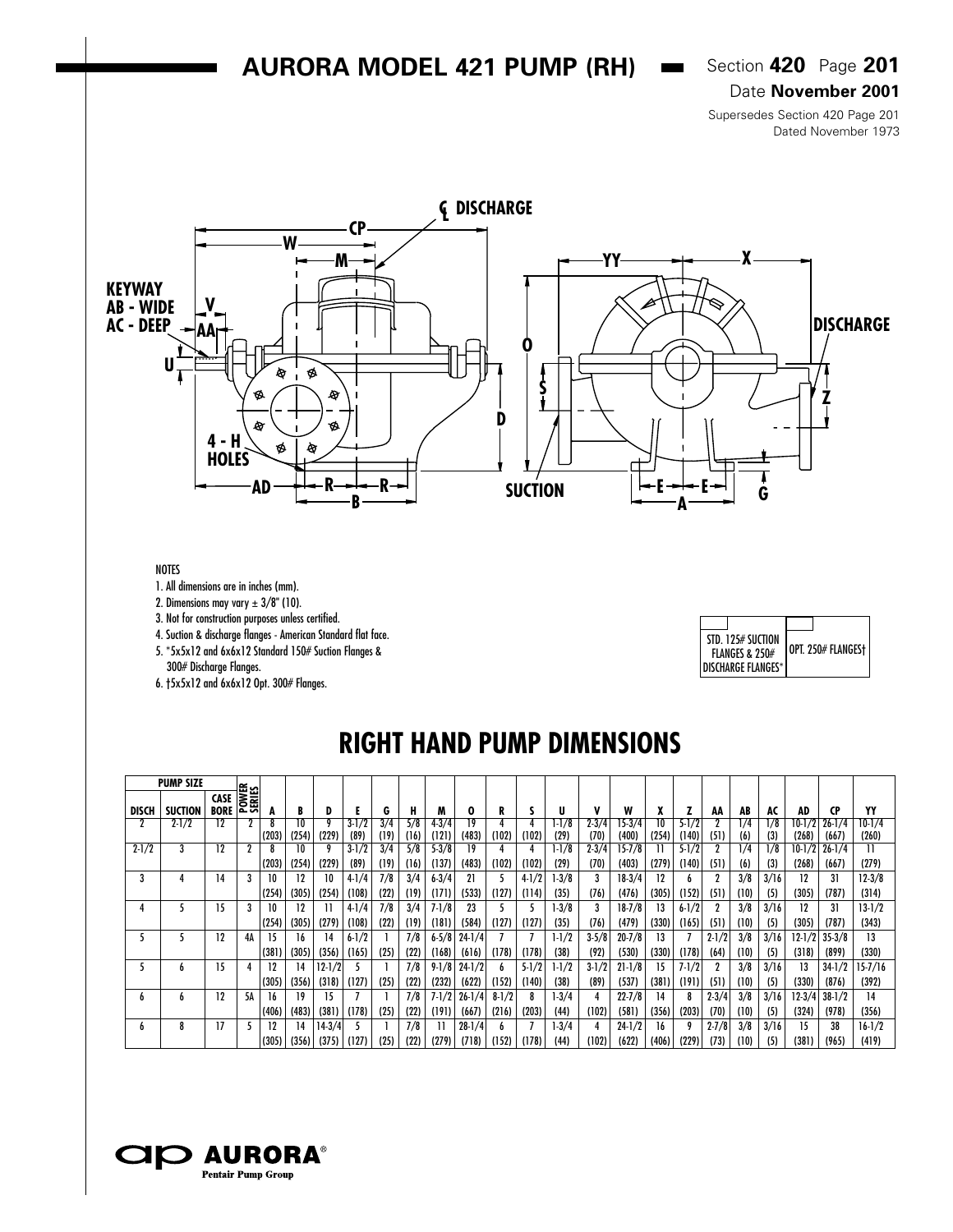# Section **420** Page **202 • AURORA MODEL 421 PUMP (LH)**

#### Date **November 2001**

Supersedes Section 420 Page 202 Dated April 1973



#### NOTES

- 1. All dimensions are in inches (mm).
- 2. Dimensions may vary  $\pm 3/8$ " (10).
- 3. Not for construction purposes unless certified.
- 4. Discharge and suction flanges American standard flat face.
- 5. \*5x5x12 and 6x6x12 Standard 150# Suction Flanges &
- 300# Discharge Flanges.
- 6. †5x5x12 and 6x6x12 Opt. 300# Flanges.

| STD. 125# SUCTION<br>FLANGES & 250# DIS- | OPT. 250# FLANGESt |
|------------------------------------------|--------------------|
| CHARGF FLANGFS*                          |                    |

# **LEFT HAND PUMP DIMENSIONS**

|              | <b>PUMP SIZE</b> |                     |                 |       |       |              |           |      |      |           |            |           |           |           |           |            |       |           |           |      |      |            |            |          |
|--------------|------------------|---------------------|-----------------|-------|-------|--------------|-----------|------|------|-----------|------------|-----------|-----------|-----------|-----------|------------|-------|-----------|-----------|------|------|------------|------------|----------|
| <b>DISCH</b> | <b>SUCTION</b>   | CASE<br><b>BORE</b> | POWER<br>SERIES | A     | B     | D            |           | G    | н    |           | Ω          |           |           | U         | v         | W          |       |           | AA        | AB   | AC   | AD         | CΡ         | YY       |
|              | $2 - 1/2$        | 12                  | 2               |       | 10    |              | $3 - 1/2$ | 3/4  | 5/8  | $4 - 3/4$ |            |           |           | $1-1/8$   | $2 - 3/4$ | $3-1/4$    | 10    | $5 - 1/2$ |           | 1/4  | l/8  | 10-1/2     | $26 - 1/4$ | $10-1/4$ |
|              |                  |                     |                 | (203) | (254) | (229)        | (89)      | (19) | (16) | (121)     | (483)      | (102)     | (102)     | (29)      | (70)      | (337)      | (254) | (140)     | (51)      | (6)  | (3)  | (268)      | (667)      | (260)    |
| $2 - 1/2$    |                  | 12                  |                 |       | 10    |              | $3 - 1/2$ | 3/4  | 5/8  | $5 - 3/8$ | 19         |           |           | 1-1/8     | $2 - 3/4$ | 13-1/8     |       | $5 - 1/2$ |           | 1/4  | 1/8  | 10-1/2     | $26 - 1/4$ | Н        |
|              |                  |                     |                 | (203) | (254) | (229)        | (89)      | (19) | (16) | (137)     | (483)      | (102)     | (102)     | (29)      | (70)      | (333)      | (279) | (140)     | (51)      | (6)  | (3)  | (268)      | (667)      | (279)    |
| 3            | 4                | 14                  | 3               | 10    | 12    | 10           | $4-1/4$   | 7/8  | 3/4  | $6 - 3/4$ | 21         |           | $4 - 1/2$ | $1-3/8$   | 3         | $15 - 1/4$ | 12    | h         |           | 3/8  | 3/16 | 12         | 31         | $12-3/8$ |
|              |                  |                     |                 | (254) | (305) | (254)        | (108)     | (22) | (19) | (171)     | (533)      | (127)     | (114)     | (35)      | (76)      | (387)      | (305) | (152)     | (51)      | (10) | (5)  | (305)      | (787)      | (314)    |
|              |                  | 15                  |                 | 10    | 12    |              | $4-1/4$   | 7/8  | 3/4  | $7 - 1/8$ | 23         |           |           | $1 - 3/8$ | 3         | $15 - 1/8$ | 13    | $6 - 1/2$ |           | 3/8  | 3/16 | 12         | 31         | $13-1/2$ |
|              |                  |                     |                 | (254) | (305) | (279)        | (108)     | (22) | (19) | (181)     | (584)      | (127)     | (127)     | (35)      | (76)      | (384)      | (330) | (165)     | (51)      | (10) | (5)  | (305)      | (787)      | (343)    |
|              |                  | 12                  | 4A              | 15    | 16    | 14           | $6 - 1/2$ |      | 7/8  | $6 - 5/8$ | $24 - 1/4$ |           |           | $1 - 1/2$ | $3 - 5/8$ | $18-1/8$   | 13    |           | $2 - 1/2$ | 3/8  | 3/16 | $12-1/2$   | $35 - 3/8$ | 13       |
|              |                  |                     |                 | (381) | (305) | (356)        | (165)     | (25) | (22) | (168)     | (616)      | (178)     | (178)     | (38)      | (92)      | (460)      | (330) | (178)     | (64)      | (10) | (5)  | (318)      | (899)      | (330)    |
|              | h.               | 15                  | 4               | 12    | 14    | $ 12 - 1/2 $ |           |      | 7/8  | $9-1/8$   | $24 - 1/2$ |           | $5 - 1/2$ | $1 - 1/2$ | $3-1/2$   | $16 - 7/8$ | 15    | $7 - 1/2$ |           | 3/8  | 3/16 | 13         | $34 - 1/2$ | 15-7/16  |
|              |                  |                     |                 | (305) | (356) | (318)        | (127)     | (25) | (22) | (232)     | (622)      | (152)     | (140)     | (38)      | (89)      | (429)      | (381) | (191)     | (51)      | (10) | (5)  | (330)      | (876)      | (392)    |
| h            | h.               | 12                  | 5Α              | 16    | 19    | 15           |           |      | 7/8  | $7 - 1/2$ | $26 - 1/4$ | $8 - 1/2$ |           | $1-3/4$   |           | $19 - 5/8$ | 14    |           | $2 - 3/4$ | 3/8  | 3/16 | $12 - 3/4$ | $38 - 1/2$ | 14       |
|              |                  |                     |                 | (406) | (483) | (381)        | (178)     | (25) | (22) | (191)     | (667)      | (216)     | (203)     | (44)      | (102)     | (498)      | (356) | (203)     | (70)      | (10) | (5)  | (324)      | (978)      | (356)    |
|              | 8                | 17                  |                 | 12    | 14    | $14-3/4$     |           |      | 7/8  |           | $28 - 1/4$ |           |           | 1-3/4     |           | $17 - 1/2$ | 16    |           | $2 - 7/8$ | 3/8  | 3/16 | 15         | 38         | $16-1/2$ |
|              |                  |                     |                 | (305) | (356) | (375) (127)  |           | (25) | (22) | (279)     | (718)      | (152)     | (178)     | (44)      | (102)     | (445)      | (406) | (229)     | (73)      | (10) | (5)  | (381)      | (965)      | (419)    |

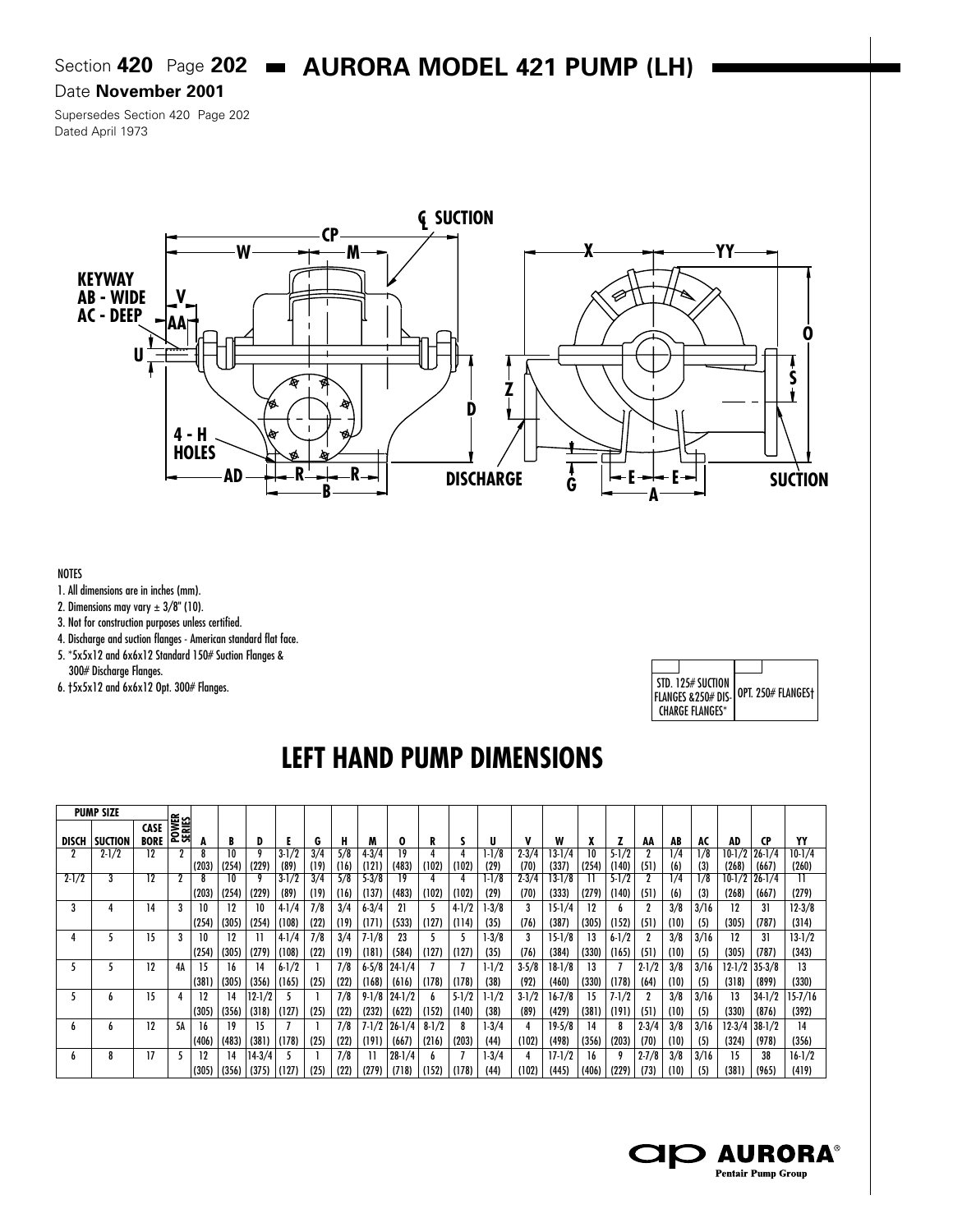### **AURORA MODEL 422 PUMP (RH)**  $\bullet$  Section 420 Page 203

Date **March 2004**

Supersedes Section 420 Page 203 Dated November 2001



NOTES

1. All dimensions are in inches (mm).

2. Dimensions may vary  $\pm 3/8$ " (10).

3. Not for construction purposes unless certified.

4. Discharge and suction flanges - American Standard flat face.

| $\vert$ STD. $\mathrm{*125\#}$ Suction $\vert$<br><b>FLANGES &amp; *250#</b><br><b>I DISCHARGE FLANGES</b> | OPT. *250# FLANGES |
|------------------------------------------------------------------------------------------------------------|--------------------|

## **RIGHT HAND PUMP DIMENSIONS**

|              | <b>PUMP SIZE</b> |              |                |             |                    |                  |                 |      |                   |           |      |             |             |             |                   |             |                     |                   |             |                     |
|--------------|------------------|--------------|----------------|-------------|--------------------|------------------|-----------------|------|-------------------|-----------|------|-------------|-------------|-------------|-------------------|-------------|---------------------|-------------------|-------------|---------------------|
| <b>DISCH</b> | <b>SUCTION</b>   | CASE<br>BORE | POWER<br>SENIS |             | M                  |                  |                 |      | W                 |           | AA   | AB          | AC          | BC          | <b>CP</b>         | H٧          | VE <sub>1</sub>     | ۷E7               |             | Y٢                  |
|              | $2 - 1/2$        | 12           |                | 18          | $4 - 3/4$          |                  | $1-1/8$         |      | $2-3/4$ 15-3/4    | $5 - 1/2$ |      | 1/4         | 1/8         | 10          | $28 - 5/8$        | $16 - 1/4$  | 17-5/8              | $12 - 7/8$        | 10          | $10-1/4$            |
|              |                  |              |                | (457)       | (121)              | (102)            | (29)            | (70) | (400)             | (140)     | (51) | (6)         | (3)         | (254)       | (651)             | (413)       | (448)               | (327)             | (254)       | (260)               |
| $2 - 1/2$    |                  |              |                | 18          | $5-3/8$            |                  |                 |      | $2-3/4$ 15-7/8    | $5 - 1/2$ |      | 1/4         | 1/8         | 10          | $28 - 5/8$        | $16 - 1/4$  | 18-1/8              | $12 - 3/4$        |             |                     |
|              |                  |              |                | (457)       | (137)              | (102)            | (29)            | (70) | (403)             | (140)     | (51) | (6)         | (3)         | (254)       | (651)             | (413)       | (460)               | (324)             | (279)       | (279)               |
|              |                  | 14           |                | 22<br>(559) | $6 - 3/4$<br>(171) | $4-1/2$<br>(114) | $1-3/8$<br>(35) | (76) | $18-3/4$<br>(476) | (152)     | (51) | 3/8<br>(10) | 3/16<br>(5) | 11<br>(279) | $33-1/2$<br>(851) | 20<br>(508) | $21 - 1/2$<br>(546) | $14-3/4$<br>(375) | 12<br>(305) | $12 - 3/8$<br>(314) |

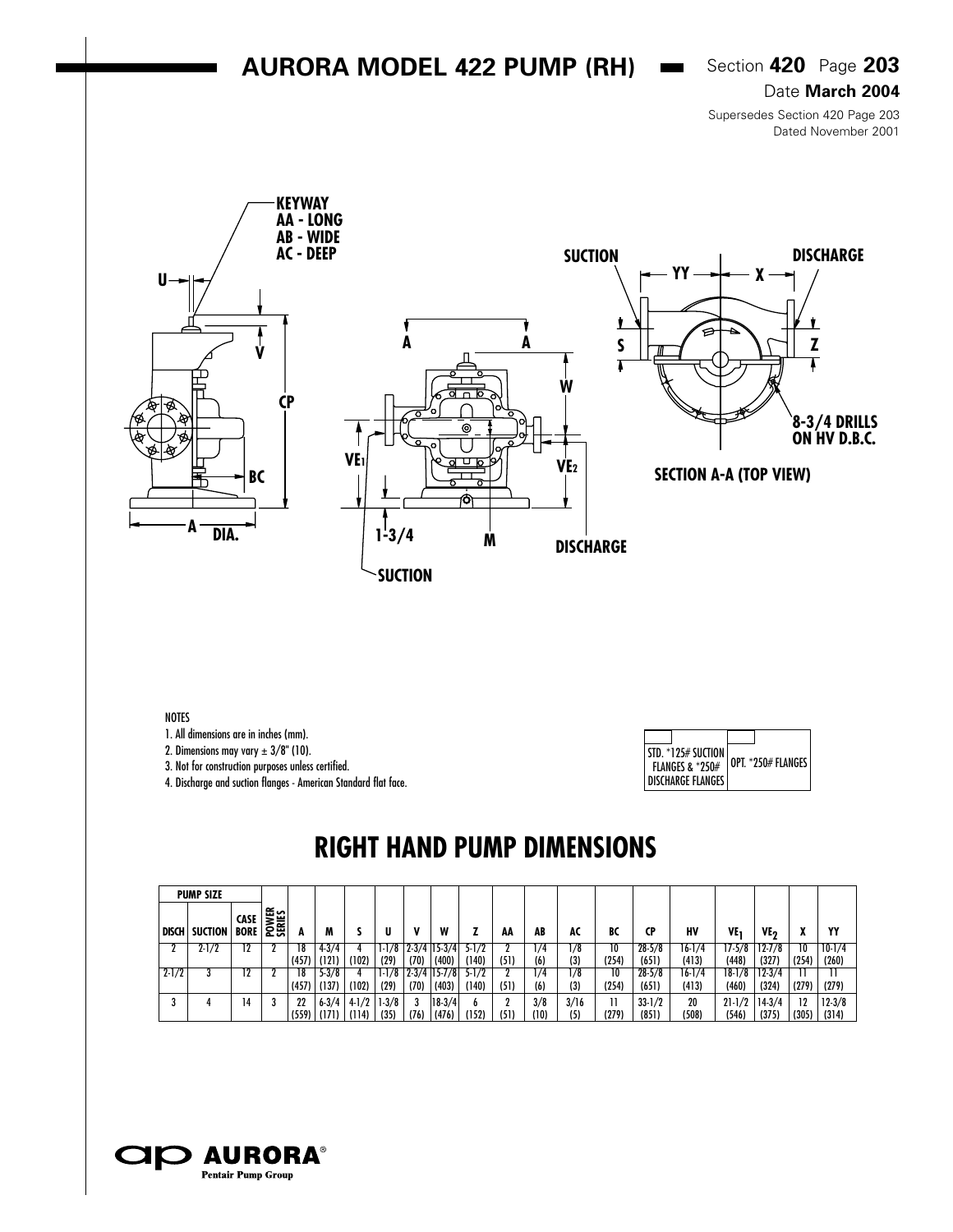### Section **420** Page **204 • AURORA MODEL 422 PUMP (LH)**

#### Date **March 2004**

Supersedes Section 420 Page 204 Dated November 2001



NOTES

1. All dimensions are in inches (mm).

2. Dimensions may vary  $\pm 3/8$ " (10).

3. Not for construction purposes unless certified.

4. Discharge and suction flanges - American Standard flat face.



# **LEFT HAND PUMP DIMENSIONS**

|              | <b>PUMP SIZE</b> |                                           |   |             |                    |                  |                 |      |                     |            |           |             |             |       |                     |             |                     |                   |             |                   |
|--------------|------------------|-------------------------------------------|---|-------------|--------------------|------------------|-----------------|------|---------------------|------------|-----------|-------------|-------------|-------|---------------------|-------------|---------------------|-------------------|-------------|-------------------|
| <b>DISCH</b> | SUCTION          | <b>CASE</b><br><b>BORE</b><br><b>BORE</b> |   |             | M                  |                  | Ш               | v    | W                   |            | AA        | AB          | AC          | BC    | CP                  | HV          | VE <sub>1</sub>     | VE <sub>2</sub>   |             | YY                |
|              | $2 - 1/2$        |                                           |   | 18          | $4 - 3/4$          |                  | $1-1/8$         |      | $2-3/4$ 13-1/4      | $5 - 1/2$  |           | 1/4         | 1/8         | 10    | $28 - 5/8$          | 16-1/4      | $10-5/8$            | $15-3/8$          | 10          | $10-1/4$          |
|              |                  |                                           |   | (457)       | (121)              | (102)            | (29)            | (70) | (330)               | (140)      | (51)      | (6)         | (3)         | (254) | (651)               | (413)       | (270)               | (391)             | (254)       | (260)             |
| $2 - 1/2$    |                  |                                           |   | 18          | $5 - 3/8$          |                  | $1-1/8$         |      | $2-3/4$  13-1/8     | $5 - 1/2$  |           | 1/4         | 1/8         | 10    | $28 - 5/8$          | 16-1/4      | $10-1/8$            | $15 - 1/2$        |             | Н                 |
|              |                  |                                           |   | (457)       | (137)              | (102)            | (29)            | (70) | (333)               | (140)      | (51)      | (6)         | (3)         | (254) | (651)               | (413)       | (257)               | (394)             | (279)       | (279)             |
| a            |                  | 14                                        | 3 | 22<br>(559) | $6 - 3/4$<br>(171) | $4-1/2$<br>(114) | $1-3/8$<br>(35) | (76) | $15 - 1/4$<br>(387) | b<br>(152) | n<br>(51) | 3/8<br>(10) | 3/16<br>(5) | (279) | $33 - 1/2$<br>(851) | 20<br>(508) | $11 - 1/2$<br>(292) | $18-1/4$<br>(464) | 12<br>(305) | $12-3/8$<br>(314) |

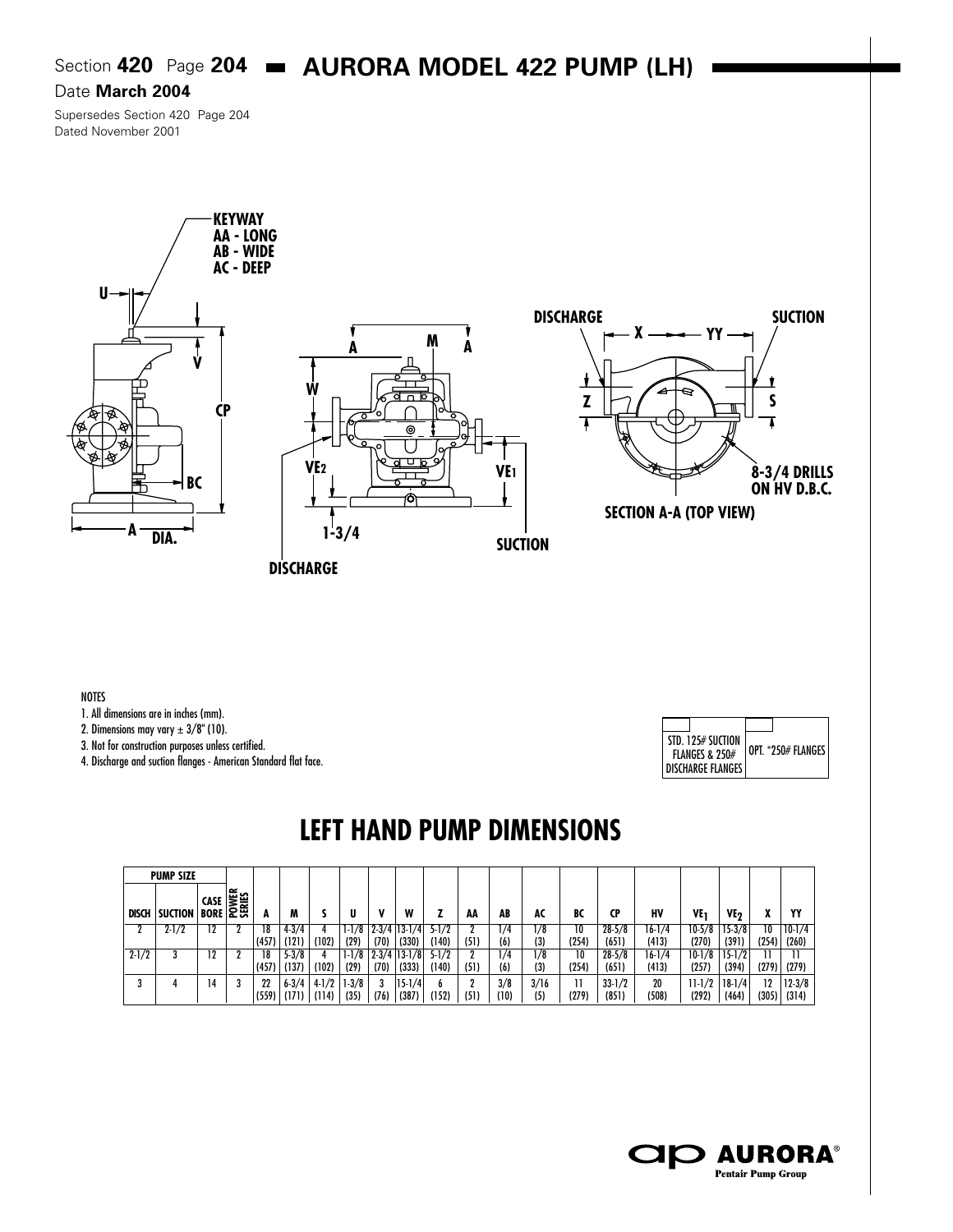### **AURORA MODEL 423 PUMP (RH)**  $\bullet$  Section 420 Page 205

Date **March 2004**

Supersedes Section 420 Page 205 Dated November 2001



#### NOTES

1. All dimensions are in inches (mm).

2. Dimensions may vary  $\pm 3/8$ " (10).

3. Not for construction purposes unless certified.

4. Coupling gap may vary 1/8" to 1".

5. Conduit box is shown in approximate location. Dimensions are not specified as they vary with each motor manufacturer.

6. Discharge and suction flanges - American Standard flat face.

| STD. 125# SUCTION<br>FLANGES & 250# DIS-<br>CHARGE FLANGES | OPT. 250# FLANGES |
|------------------------------------------------------------|-------------------|

## **RIGHT HAND PUMP DIMENSIONS**

|              | <b>PUMP SIZE</b> |                       |                 |       |           |         |                  |       |       |            | <b>CP</b>              |          |            |            |       |          |
|--------------|------------------|-----------------------|-----------------|-------|-----------|---------|------------------|-------|-------|------------|------------------------|----------|------------|------------|-------|----------|
| <b>DISCH</b> | <b>SUCTION</b>   | CASE  <br><b>BORE</b> | POWER<br>SERIES | A     | M         |         | W                |       | BC    | 256HP      | 143HP-1284HPH<br>404HP | HV       | ۷E,        | ۷E,        | X     | YY       |
|              | $2 - 1/2$        | 12                    |                 | 18    | $4 - 3/4$ |         | $15-3/4$ 5-1/2   |       | 10    | $32 - 1/8$ | 34                     | $16-1/4$ | $17-5/8$   | $12 - 7/8$ | 10    | $10-1/4$ |
|              |                  |                       |                 | (457) | (121)     | (102)   | (400)            | (140) | (254) | (816)      | (864)                  | (413)    | (448)      | (327)      | (254) | (260)    |
| $2 - 1/2$    |                  | 12                    |                 | 18    | $5 - 3/8$ |         | $15 - 7/8$ 5-1/2 |       | 10    | $32 - 1/8$ | 34                     | $16-1/4$ | $18-1/8$   | $12 - 3/4$ |       | 11       |
|              |                  |                       |                 | (457) | (137)     | (102)   | (403)            | (140) | (254) | (816)      | (864)                  | (413)    | (460)      | (324)      | (279) | (279)    |
| 3            |                  | 14                    |                 | 22    | $6 - 3/4$ | $4-1/2$ | $18-3/4$         | b     |       | $37 - 3/8$ | $39 - 3/4$             | 20       | $21 - 1/2$ | $14-3/4$   | 12    | $12-3/8$ |
|              |                  |                       |                 | (559) | (171)     | (114)   | (476)            | (152) | (279) | (949)      | (1010)                 | (508)    | (546)      | (375)      | (305) | (314)    |

| Frame | 43 | 145 | 182 | 184 | 213 | 215 | 254 | 256      | 284 | 286 | 324 | 326 | 364 | 365 | 404 |
|-------|----|-----|-----|-----|-----|-----|-----|----------|-----|-----|-----|-----|-----|-----|-----|
|       | HP | HP  | HP  | HP  | HP  | HP  | HP  | HP       | HP  | HP  | HP  | HP  | HP  | HP  | HP  |
|       |    |     | 10  | 10  |     |     | 13  | 12<br>19 | 16  | 16  | 18  | 18  | 20  | 20  | 22  |
| AG    |    | 19  | 13  | 14  | b   | 18  | 20  | 22       | 23  | 24  | 25  | 27  | 32  | 32  | 35  |

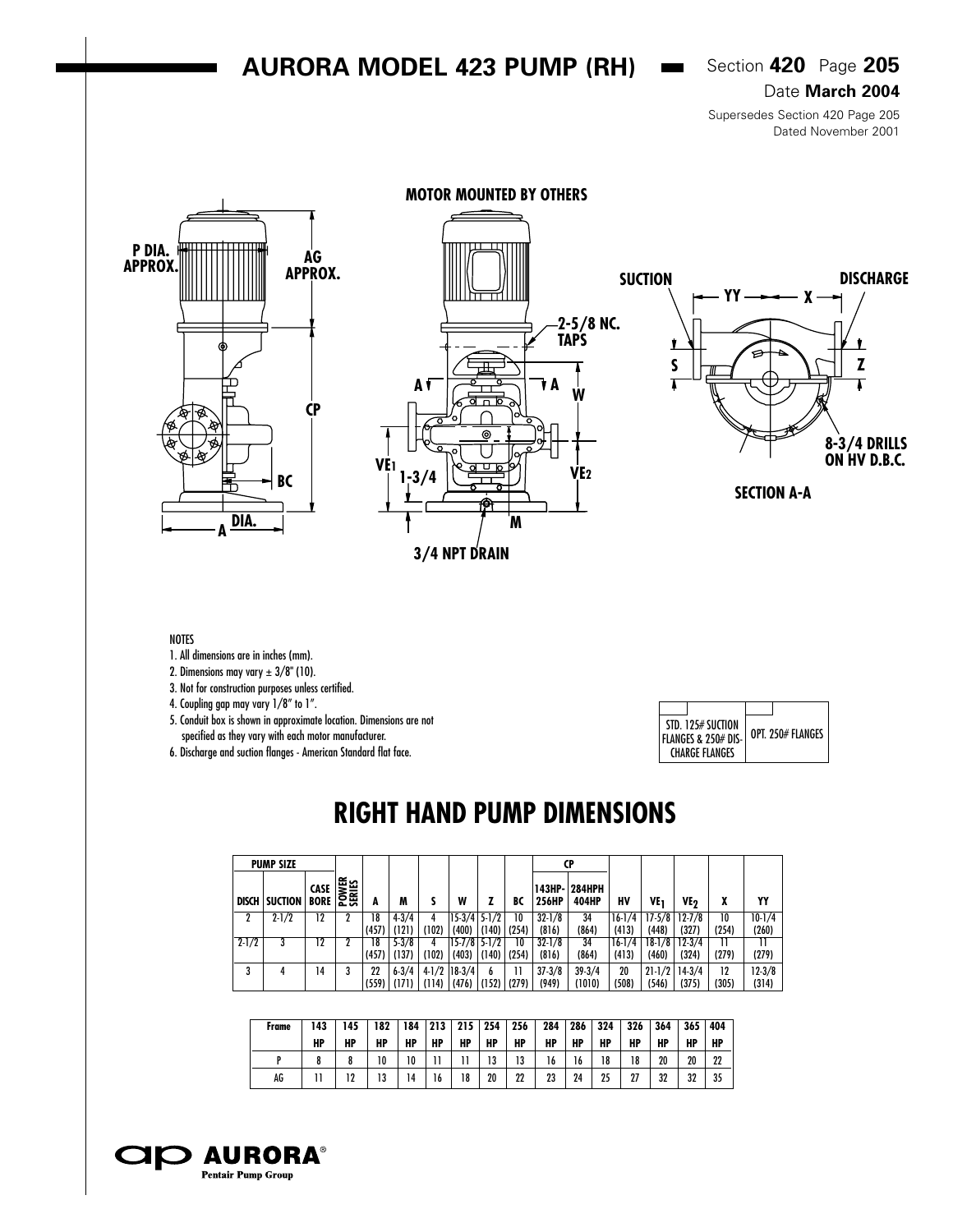## Section **420** Page 206 **AURORA MODEL 423 PUMP (LH)**

#### Date **March 2004**

Supersedes Section 420 Page 206 Dated November 2001







**SECTION A-A**

#### **NOTES**

- 1. All dimensions are in inches (mm).
- 2. Dimensions may vary  $\pm 3/8$ " (10).
- 3. Not for construction purposes unless certified.

4. Coupling gap may vary 1/8" to 1".

- 5. Conduit box is shown in approximate location. Dimensions are not specified as they vary with each motor manufacturer.
- 6. Discharge and suction flanges American Standard flat face.

| STD. 125# SUCTION<br><b>FLANGES &amp; 250#</b> | OPT. 250# FLANGES |
|------------------------------------------------|-------------------|
| <b>DISCHARGE FLANGES</b>                       |                   |

# **LEFT HAND PUMP DIMENSIONS**

|              | <b>PUMP SIZE</b> |                     |                 |       |           |       |                  |       |       |                  | CP                     |          |          |            |       |          |
|--------------|------------------|---------------------|-----------------|-------|-----------|-------|------------------|-------|-------|------------------|------------------------|----------|----------|------------|-------|----------|
| <b>DISCH</b> | <b>SUCTION</b>   | CASE<br><b>BORE</b> | POWER<br>SERIES |       | M         |       | W                |       | BC    | 143HP-1<br>256HP | <b>284HPH</b><br>404HP | HV       | VE.      | ۷E۰,       |       | YY       |
|              | $2 - 1/2$        | 12                  |                 | 18    | $4 - 3/4$ |       | $13-1/4$ 5-1/2   |       | 10    | $32 - 1/8$       | 34                     | $16-1/4$ | $10-5/8$ | $15-3/8$   | 10    | $10-1/4$ |
|              |                  |                     |                 | (457) | (121)     | (102) | (349)            | (140) | (254) | (816)            | (864)                  | (413)    | (270)    | (391)      | (254) | (260)    |
| $2 - 1/2$    |                  | 12                  |                 | 18    | $5 - 3/8$ |       | 13-1/8 5-1/2     |       | 10    | $32 - 1/8$       | 34                     | $16-1/4$ | $10-1/8$ | $15 - 1/2$ |       | 11       |
|              |                  |                     |                 | (457) | (137)     | (102) | $(340)$          | (140) | (254) | (816)            | (864)                  | (413)    | (257)    | (394)      | (279) | (279)    |
| 3            |                  | 14                  |                 | 22    | $6 - 3/4$ |       | $4-1/2$   15-1/4 | đ     | 11    | $37 - 3/8$       | $39 - 3/4$             | 20       | $11-1/2$ | $18-1/4$   | 12    | $12-3/8$ |
|              |                  |                     |                 | (559) | (171)     | (114) | $(387)$          | (152) | (279) | (949)            | (1010)                 | (508)    | (292)    | (464)      | (305) | (314)    |

| Frame | 143<br>HP | 145<br>HP | 182<br>HP | 184<br>НP | 213 <sub>1</sub><br>НP | $215$ 254<br>HP | HP | 256<br>HP | 284<br>HPH | 286<br>HPH | 324<br>HP | 326<br>HP | 364<br>HP | 365<br>HF | 404<br>HP |
|-------|-----------|-----------|-----------|-----------|------------------------|-----------------|----|-----------|------------|------------|-----------|-----------|-----------|-----------|-----------|
|       |           |           | 10        | 10        |                        |                 | 13 | 13        | 16         | 16         | 18        | 18        | 20        | 20        | 22        |
| AG    |           | 10        | 13        | 14        | 16                     | 18              | 20 | 22        | 23         | 24         | 25        | 27        | 32        | 32        | 35        |



**MOTOR MOUNTED BY OTHERS**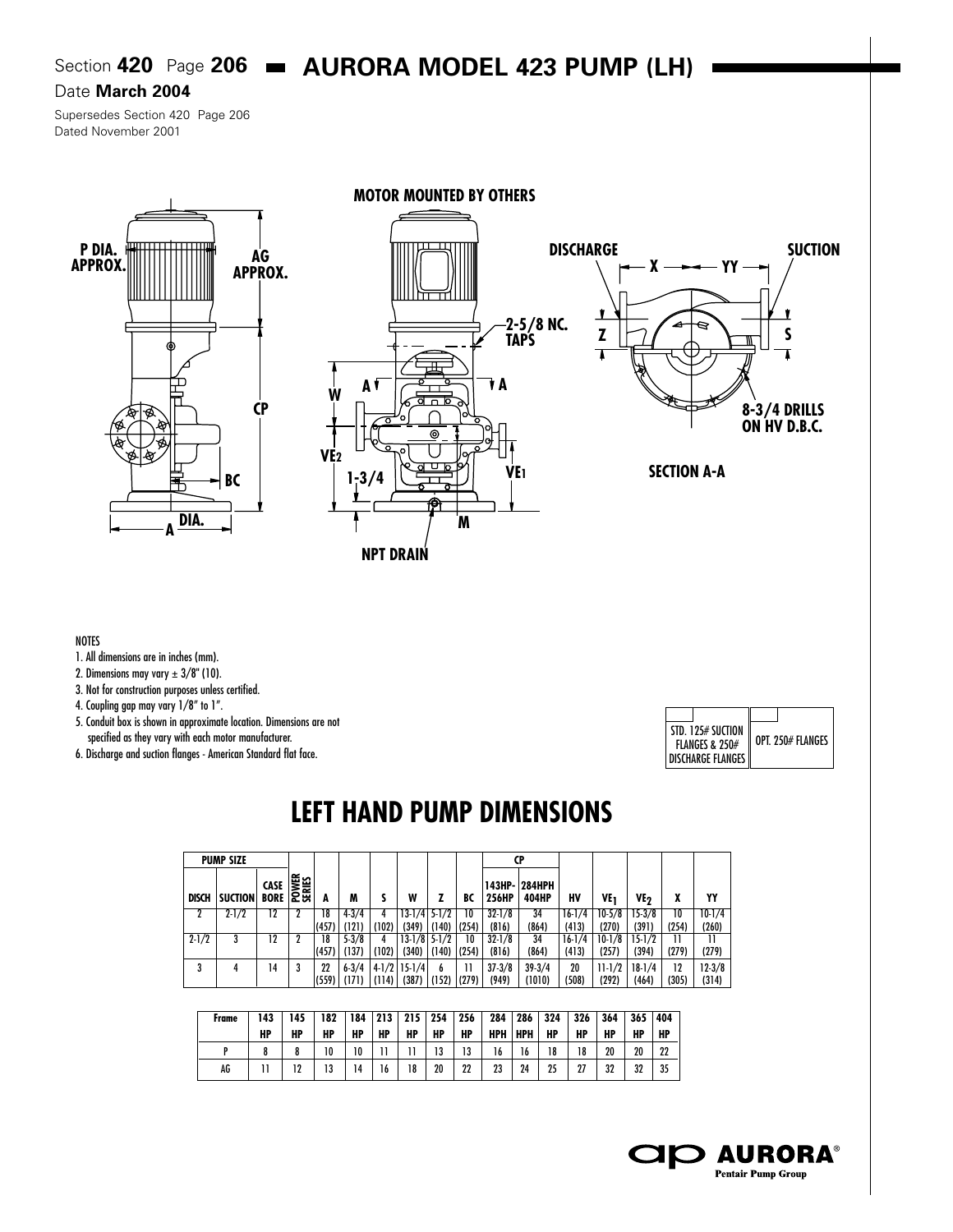## **AURORA MODEL 421 PUMPS**

ON STEEL BASE RIGHT HAND PUMP Section **421** Page **251** Date **November 2001**

**College** 

Supersedes Section 421 Page 251 Dated March 1975



# **RIGHT HAND PUMP**

| <b>BASE</b> | SIZE  | HA          | HB           | HE          | HG                | HН          | HP          |
|-------------|-------|-------------|--------------|-------------|-------------------|-------------|-------------|
| 4           | 12x34 | 12<br>(305) | 34<br>(863)  | 9<br>(228)  | 3<br>(76)         | 1/2<br>(13) | 20<br>(508) |
| 5           | 12x38 | 12<br>(305) | 38<br>(964)  | 9<br>(228)  | 3<br>(76)         | 1/2<br>(13) | 20<br>(508) |
| 7           | 13x42 | 13<br>(330) | 42<br>(1066) | 10<br>(254) | 4<br>(102)        | 5/8<br>(16) | 24<br>(609) |
| 9           | 15x44 | 15<br>(381) | 44<br>(1117) | 12<br>(305) | $3 - 3/8$<br>(86) | 5/8<br>(16) | 24<br>(609) |
| 11          | 18x48 | 18<br>(457) | 48<br>(1218) | 15<br>(381) | 4<br>(102)        | 5/8<br>(16) | (25)        |
| 12          | 18x54 | 18<br>(457) | 54<br>(1371) | 15<br>(381) | 4<br>(102)        | 5/8<br>(16) | (25)        |
| 13          | 18x60 | 18<br>(457) | 60<br>(1523) | 15<br>(381) | 4<br>(102)        | 5/8<br>(16) | 24<br>(609) |
| 15          | 22x60 | 22<br>(558) | 60<br>(1523) | 19<br>(482) | 4<br>(102)        | 5/8<br>(16) | (25)        |
| 16          | 22x72 | 22<br>(558) | 72<br>(1827) | 19<br>(482) | 4<br>(102)        | 5/8<br>(16) | (25)        |
| 17          | 22x84 | 22<br>(558) | 84<br>(2134) | 19<br>(482) | 4<br>(102)        | 5/8<br>(16) | (25)        |

 $\overline{\phantom{a}}$ 

┯

#### NOTES

1. All dimensions are in inches.

2. Dimensions may vary  $\pm 3/8$ ".

3. Not for construction purposes unless certified.

4. Coupling gap may vary 1/8" thru 1".

5. Conduit box is shown in approximate location. Dimensions are not specifed as they vary with each motor manufacturer.

6. Suction and discharge flanges are ANSI standard flat face.

| <b>250# DISCHARGE FLANGE</b> | <b>STANDARD</b><br><b>125# SUCTION FLANGE.</b> |                            |                 |                    | <b>OPTIONAL</b><br><b>250# SUCTION AND</b><br><b>DISCHARGE FLANGES</b> |                        |                               |                             | <b>STANDARD</b><br>5x5x12 & 6x6x12<br><b>150# SUCTION FLANGE,</b><br><b>300# DISCHARGE FLANGE</b> |                    |             | OPTIONAL<br>5x5x12 & 6x6x12<br>300# SUCTION AND<br><b>DISCHARGE FLANGES</b> |              |   | $\frac{1451}{1821}$ | $\frac{1847}{2137}$ |                |       |      |       |                         | ក្ត <u>្រី ដូច្នេះ ដូច្នេះ ដែល</u><br>ក្តីនិង ក្តីនិង ក្តីនិង ក្តីនិង ក្តីនិង ក្តីនិង<br>ក្តីនិង ក្តីនិង ក្តីនិង ក្តីនិង ក្តីនិង ក្តីនិង<br>ស្រុក ក្តីនិង ក្តីនិង ក្តីនិង ក្តីនិង ក្តីនិង |       |              |                 |                                  |    |                 |              |                  | $\frac{3641}{36515}$<br>$\frac{3651}{3651}$ |               | 405TS | 444TS<br>405T                                                                                                                        | ∽<br>1451    | 449TS                  |  |
|------------------------------|------------------------------------------------|----------------------------|-----------------|--------------------|------------------------------------------------------------------------|------------------------|-------------------------------|-----------------------------|---------------------------------------------------------------------------------------------------|--------------------|-------------|-----------------------------------------------------------------------------|--------------|---|---------------------|---------------------|----------------|-------|------|-------|-------------------------|-------------------------------------------------------------------------------------------------------------------------------------------------------------------------------------------|-------|--------------|-----------------|----------------------------------|----|-----------------|--------------|------------------|---------------------------------------------|---------------|-------|--------------------------------------------------------------------------------------------------------------------------------------|--------------|------------------------|--|
|                              | <b>PUMP SIZE</b>                               |                            |                 |                    |                                                                        |                        |                               |                             |                                                                                                   |                    |             |                                                                             |              |   |                     |                     |                |       |      |       |                         |                                                                                                                                                                                           |       |              |                 |                                  |    |                 |              |                  |                                             |               |       | 12   13   14   16   18   21   23   22   24   24   25   25   26   26   28   27   29   28   30   30   33   31   34   34   36   39   45 |              |                        |  |
| <b>DISCH SUCTION</b>         |                                                | <b>CASE</b><br><b>BORE</b> | POWER<br>SERIES | D                  | M                                                                      |                        | W                             |                             | CP                                                                                                | HY                 | x           | YY                                                                          | <b>FRAME</b> |   |                     | $\frac{2}{3}$       | (406)          | (457) | (53) | (584) | $\sqrt{(609)}$<br>(558) | $\overline{\frac{1}{2}}$                                                                                                                                                                  | (635) | $\sqrt{635}$ | $\frac{660}{2}$ | (660)                            | ΓE | $\overline{66}$ | $\sqrt{736}$ | $\overline{\Xi}$ | $\overline{5}$                              | $\frac{1}{2}$ | (787) | 3<br>(863)                                                                                                                           | $\sqrt{914}$ | $\frac{1}{\sqrt{143}}$ |  |
|                              | $2-1/2$                                        | 12                         |                 | (228)              | $4 - 3/4$<br>(121)                                                     | (102)                  | (400)                         | $15-3/4$ 5-1/2<br>(140)     | $26 - 1/4$<br>(666)                                                                               | $3 - 3/4$<br>(95)  | 10<br>(254) | $10-1/4$<br>(260)                                                           | BASE         |   | 4                   |                     | 5 <sup>1</sup> | 5     | 9    | 9     | 9                       | 9                                                                                                                                                                                         |       |              | $9$  11 11 11   | 11 11 11 11 11 11 11             |    |                 |              |                  |                                             |               |       |                                                                                                                                      |              |                        |  |
| $2 - 1/2$                    | 3                                              | 12                         |                 | $9 - 3/4$<br>(248) | $5 - 3/8$<br>(136)                                                     | (102)                  | (403)                         | $15 - 7/8$   5-1/2<br>(140) | $26 - 1/4$<br>(666)                                                                               | $3 - 5/8$<br>(92)  | (279)       | 11<br>(279)                                                                 | BASE         | 4 | 4                   | 4                   | 5              | 5     | 9    | 9     | 9                       | 9                                                                                                                                                                                         |       |              |                 |                                  |    |                 |              |                  |                                             |               |       |                                                                                                                                      |              |                        |  |
| 3                            |                                                | 14                         |                 | 11<br>(279)        | (171)                                                                  | $6-3/4$ 4-1/2<br>(114) | $18-3/4$<br>(476)             | (152)                       | 31<br>(787)                                                                                       | $4-1/4$<br>(108)   | 12<br>(305) | $12 - 3/8$<br>(314)                                                         | BASE         |   | 5                   | 5                   | 7 7            |       | 9    |       |                         | 11  11  11  11  11  11  12                                                                                                                                                                |       |              |                 | 12   12   12   12   12   12   15 |    |                 |              |                  |                                             |               | 15    |                                                                                                                                      | 15           |                        |  |
| 4                            |                                                | 15                         |                 | 11<br>(279)        | $7-1/8$<br>(181)                                                       | (130)                  | (479)                         | $18-7/8$ 6-1/2<br>(165)     | 31<br>(787)                                                                                       | $4-1/8$<br>(105)   | 13<br>(330) | $13-1/2$<br>(343)                                                           | BASE         |   |                     |                     |                |       | 9    |       |                         | $11$  11  11  11  11  11  12                                                                                                                                                              |       |              |                 | 12 12 12 12 12 12 13             |    |                 |              |                  |                                             |               | 15    |                                                                                                                                      | 15           |                        |  |
|                              |                                                | 12                         | 4Α              | 14<br>(356)        | $6 - 5/8$<br>(168)                                                     | (178)                  | $20 - 7/8$<br>(530)           | (178)                       | $35-3/8$  11-1/8<br>(899)                                                                         | (283)              | 13<br>(330) | 13<br>(330)                                                                 | BASE         |   |                     |                     |                |       |      |       |                         |                                                                                                                                                                                           |       |              |                 |                                  |    |                 |              |                  | 16                                          |               | 16    |                                                                                                                                      |              | 16 16 17 17            |  |
| 5                            |                                                | 15                         |                 | (317)              | $12-1/2$ 9-1/8<br>(232)                                                | (140)                  | $5-1/2$ 21-1/8 7-1/2<br>(536) | (190)                       | $34 - 1/2$<br>(876)                                                                               | $4 - 7/8$<br>(124) | 15<br>(381) | 15-7/16<br>(392)                                                            | BASE         |   |                     |                     |                |       | п    |       |                         |                                                                                                                                                                                           |       |              |                 |                                  |    |                 |              |                  |                                             |               | 15    |                                                                                                                                      | 15 16        |                        |  |
| h                            | h                                              | 12                         | 5A              | -15<br>(381)       | $7 - 1/2$<br>(191)                                                     | 8<br>(203)             | $22 - 7/8$<br>(581)           | 8<br>(203)                  | $38-1/2$   10-7/8<br>(978)                                                                        | (276)              | 14<br>(356) | 14<br>(356)                                                                 | BASE         |   |                     |                     |                |       |      |       |                         |                                                                                                                                                                                           |       |              |                 |                                  |    |                 |              |                  |                                             |               | 16    |                                                                                                                                      |              | 16 16 17 17            |  |
| h                            | 8                                              | 17                         |                 | $14-3/4$           | $(374)$ $(279)$ $(178)$                                                |                        | $24 - 1/2$                    | $(622)$ (228)               | 38<br>(964)                                                                                       | $3-1/2$<br>(89)    | 16<br>(406) | $16-1/2$<br>(419)                                                           | BASE         |   |                     |                     |                |       |      |       |                         |                                                                                                                                                                                           |       |              |                 |                                  |    |                 |              |                  |                                             |               |       |                                                                                                                                      |              |                        |  |

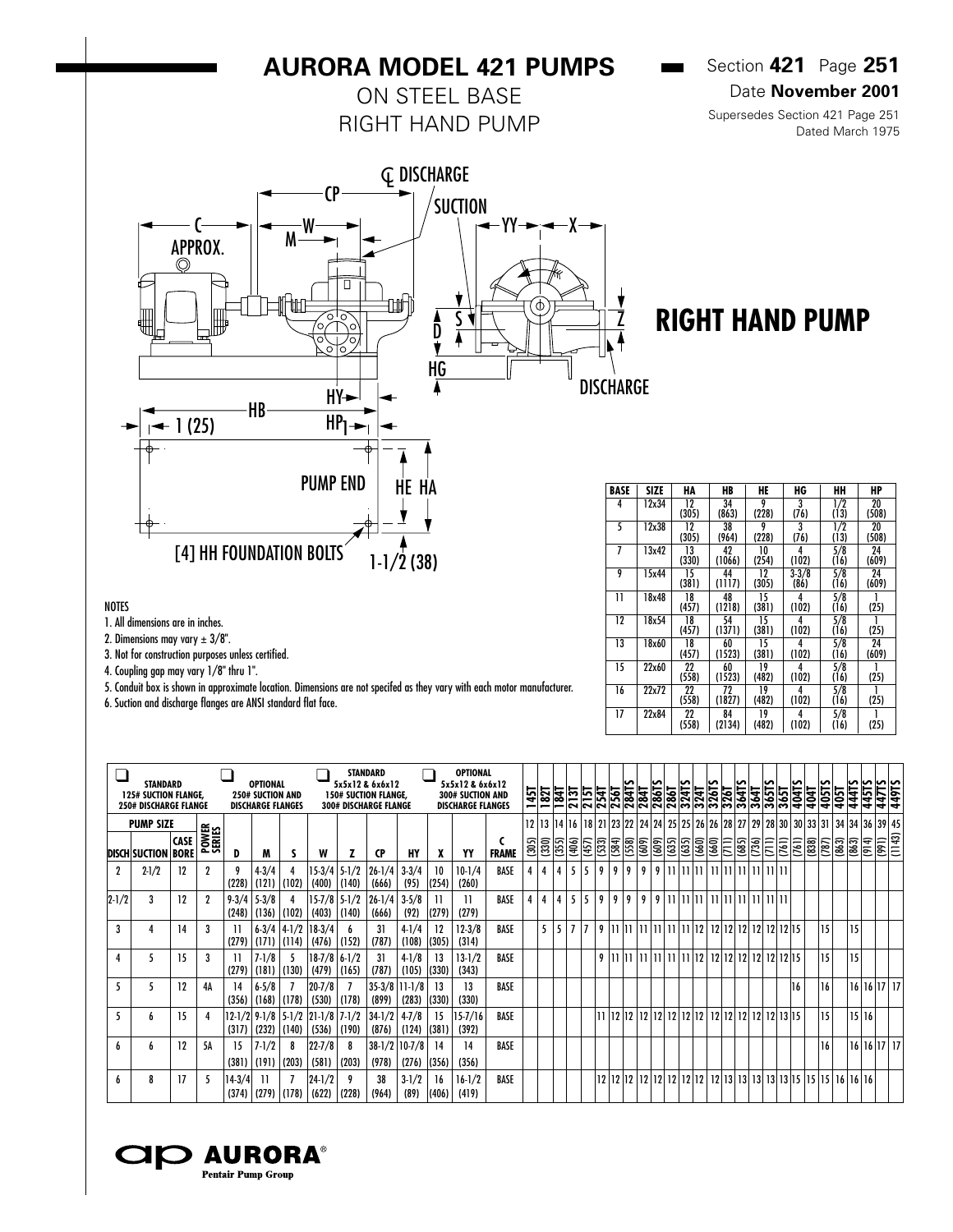Section **421** Page **252**

## **AURORA MODEL 421 PUMPS**

#### Date **January 2003**

Supersedes Section 421 Page 252 Dated November 2001

ON STEEL BASE LEFT HAND PUMP



#### NOTES

- 1. All dimensions are in inches.
- 2. Dimensions may vary  $\pm 3/8$ ".
- 3. Not for construction purposes unless certified.
- 4. Coupling gap may vary 1/8" thru 1".
- 5. Conduit box is shown in approximate location. Dimensions are not specifed as they vary with each motor manufacturer.
- 6. Suction and discharge flanges are ANSI standard flat face.

| BASE | SIZE  | HA    | HB     | HE    | HG        | HН               | HP    |
|------|-------|-------|--------|-------|-----------|------------------|-------|
| 4    | 12x34 | 12    | 34     | 9     | 3         | 1/2              | 20    |
|      |       | (305) | (863)  | (228) | (76)      | (13)             | (508) |
| 5    | 12x38 | 12    | 38     | 9     | 3         | 1/2              | 20    |
|      |       | (305) | (964)  | (228) | (76)      | (13)             | (508) |
| 7    | 13x42 | 13    | 42     | 10    | 4         | 5/8              | 24    |
|      |       | (330) | (1066) | (254) | (102)     | (16)             | (609) |
| 9    | 15x44 | 15    | 44     | 12    | $3 - 3/8$ | 5/8              | 24    |
|      |       | (381) | (1117) | (305) | (86)      | (16)             | (609) |
| 11   | 18x48 | 18    | 48     | 15    | 4         | 5/8              |       |
|      |       | (457) | (1218) | (381) | (102)     | (16)             | (25)  |
| 12   | 18x54 | 18    | 54     | 15    | 4         | $5/\overline{8}$ |       |
|      |       | (457) | (1371) | (381) | (102)     | (16)             | (25)  |
| 13   | 18x60 | 18    | 60     | 15    | 4         | 5/8              | 24    |
|      |       | (457) | (1523) | (381) | (102)     | (16)             | (609) |
| 15   | 22x60 | 22    | 60     | 19    | 4         | 5/8              |       |
|      |       | (558) | (1523) | (482) | (102)     | (16)             | (25)  |
| 16   | 22x72 | 22    | 72     | 19    | 4         | 5/8              |       |
|      |       | (558) | (1827) | (482) | (102)     | (16)             | (25)  |
| 17   | 22x84 | 22    | 84     | 19    | 4         | 5/8              | 1     |
|      |       | (558) | (2134) | (482) | (102)     | (16)             | (25)  |

**LEFT HAND PUMP**

|             | STANDARD<br><b>125# SUCTION FLANGE,</b><br><b>250# DISCHARGE FLANGE</b> |                            |                        |                    | <b>OPTIONAL</b><br><b>250# SUCTION AND</b><br><b>DISCHARGE FLANGES</b> |                    |                               |       | <b>STANDARD</b><br>5x5x12 & 6x6x12<br><b>150# SUCTION FLANGE,</b><br><b>300# DISCHARGE FLANGE</b> |                     |             | <b>OPTIONAL</b><br>5x5x12 & 6x6x12<br><b>300# SUCTION AND</b><br><b>DISCHARGE FLANGES</b> |              | <u>1451</u> | 182T  | $\frac{1841}{18}$ | $\frac{2137}{2151}$ |       |                | 254T<br>256T<br>284TS                                                                                            | <b>784T</b> | <b>286TS</b>           | 286               | 324TS           | 324 | 326TS       | 326T<br>364TS |       | $\frac{3641}{36515}$ | 365T                 | 404TS<br>404T |       | 405TS | 405T          | 444TS | 445TS | 4<br>l\$                  |
|-------------|-------------------------------------------------------------------------|----------------------------|------------------------|--------------------|------------------------------------------------------------------------|--------------------|-------------------------------|-------|---------------------------------------------------------------------------------------------------|---------------------|-------------|-------------------------------------------------------------------------------------------|--------------|-------------|-------|-------------------|---------------------|-------|----------------|------------------------------------------------------------------------------------------------------------------|-------------|------------------------|-------------------|-----------------|-----|-------------|---------------|-------|----------------------|----------------------|---------------|-------|-------|---------------|-------|-------|---------------------------|
|             | <b>PUMP SIZE</b>                                                        |                            |                        |                    |                                                                        |                    |                               |       |                                                                                                   |                     |             |                                                                                           |              | 12          |       |                   |                     |       |                | 13   14   16   18   21   23   22   24   24   25   25   26   26   28   27   29   28   30   30   33   31   34   34 |             |                        |                   |                 |     |             |               |       |                      |                      |               |       |       |               |       | 36    | 39 45                     |
|             | <b>DISCH SUCTION</b>                                                    | <b>CASE</b><br><b>BORE</b> | <b>POWER</b><br>SERIES | D                  | M                                                                      |                    | W                             |       | <b>CP</b>                                                                                         | HY                  | χ           | YY                                                                                        | <b>FRAME</b> | (305)       | (330) | (355)             | (406)               | (457) | (533)          | (558)<br>(584)                                                                                                   | (609)       | (609)                  | (635)             | $\frac{65}{60}$ |     | (660)       | $\frac{1}{2}$ | (736) | $\overline{5}$       | $\sqrt{(61)}$        | (761)         | (838) | (787) | $\boxed{663}$ | (863) | (914) | (1143)<br>$\sqrt{166}$    |
|             | $2-1/2$                                                                 | 12                         | 2                      | 9<br>(228)         | $4 - 3/4$<br>(121)                                                     | (102)              | $13-1/4$ 5-1/2<br>(337)       | (140) | $26 - 1/4$<br>(666)                                                                               | $6 - 1/4$<br>(159)  | 10<br>(254) | $10-1/4$<br>(260)                                                                         | BASE         |             |       | $\overline{4}$    | 5                   | 5     | 9              | 9<br>9                                                                                                           | 9           | 9                      | 11   11   11      |                 |     | 11111111111 |               |       |                      |                      |               |       |       |               |       |       |                           |
| $ 2 - 1/2 $ | 3                                                                       | 12                         | 2                      | $9 - 3/4$<br>(248) | $5 - 3/8$<br>(136)                                                     | (102)              | 13-1/8 5-1/2<br>(333)         | (140) | $26 - 1/4$<br>(666)                                                                               | $6 - 3/8$<br>(162)  | (279)       | (279)                                                                                     | BASE         |             | 4     | $\overline{4}$    | 5                   | 5     | 9              | 9<br>9                                                                                                           | 9           |                        |                   |                 |     |             |               |       |                      |                      |               |       |       |               |       |       |                           |
| 3           |                                                                         | 14                         |                        | (279)              | $6 - 3/4$<br>(171)                                                     | $4-1/2$<br>  (114) | 15-1/4<br>(387)               | (152) | 31<br>(787)                                                                                       | $7 - 3/4$<br>(197)  | 12<br>(305) | $12 - 3/8$<br>(314)                                                                       | BASE         |             | 5     | 5                 | $\overline{1}$      |       | 9 <sup>1</sup> | 11 I 11                                                                                                          | 11          |                        | 111 11 11 11 12 1 |                 |     | 12 12       |               |       |                      | 12 12 12 12 15       |               |       | 15    |               | 15    |       |                           |
|             | ٠,                                                                      | 15                         | 3                      | (279)              | $7 - 1/8$<br>(181)                                                     | (130)              | 15-1/8 6-1/2<br>(384)         | (165) | 31<br>(787)                                                                                       | $7 - 7/8$<br>(257)  | 13<br>(330) | $13-1/2$<br>(343)                                                                         | BASE         |             |       |                   |                     |       |                | $9$   11   11                                                                                                    |             | 11   11   11   11   12 |                   |                 |     | 12 12       |               |       |                      | 12 12 12 12 15       |               |       | 15    |               | 15    |       |                           |
|             |                                                                         | 12                         | 4А                     | 14<br>(356)        | $6 - 5/8$<br>(168)                                                     | (178)              | 18-1/8<br>(460)               | (178) | $35 - 3/8$<br>(899)                                                                               | $13 - 7/8$<br>(352) | 13<br>(330) | 13<br>(330)                                                                               | BASE         |             |       |                   |                     |       |                |                                                                                                                  |             |                        |                   |                 |     |             |               |       |                      |                      | 16            |       | 16    |               |       |       | $16$   $16$   $17$   $17$ |
|             | h                                                                       | 15                         |                        |                    | $12 - 1/2$   9-1/8  <br>$(317)$ (232)                                  | (140)              | $5-1/2$ 16-7/8 7-1/2<br>(536) | (190) | $34 - 1/2$<br>(876)                                                                               | $9 - 1/8$<br>(232)  | 15<br>(381) | 15-7/16<br>(392)                                                                          | BASE         |             |       |                   |                     |       |                | $11$  12 12                                                                                                      |             | 12   12   12   12   12 |                   |                 |     |             |               |       |                      | 12 12 12 12 12 13 15 |               |       | 15    |               | 15 16 |       |                           |
|             | h                                                                       | 12                         | 5Α                     | 15<br>(381)        | $7 - 1/2$<br>(191)                                                     | 8<br>(203)         | 19-5/8<br>(498)               | (203) | $38-1/2$ 14-1/8<br>(978)                                                                          | (359)               | 14<br>(356) | 14<br>(356)                                                                               | BASE         |             |       |                   |                     |       |                |                                                                                                                  |             |                        |                   |                 |     |             |               |       |                      |                      |               |       | 16    |               |       |       | 16 16 17 17               |
|             | 8                                                                       | 17                         | 5                      | $14-3/4$<br>(374)  |                                                                        | $ (279)$ $ (178)$  | 17-1/2<br>(445)               | (228) | 38<br>(964)                                                                                       | $10-1/2$<br>(267)   | 16<br>(406) | $16-1/2$<br>(419)                                                                         | BASE         |             |       |                   |                     |       |                |                                                                                                                  |             |                        |                   |                 |     |             |               |       |                      |                      |               |       |       |               |       |       |                           |

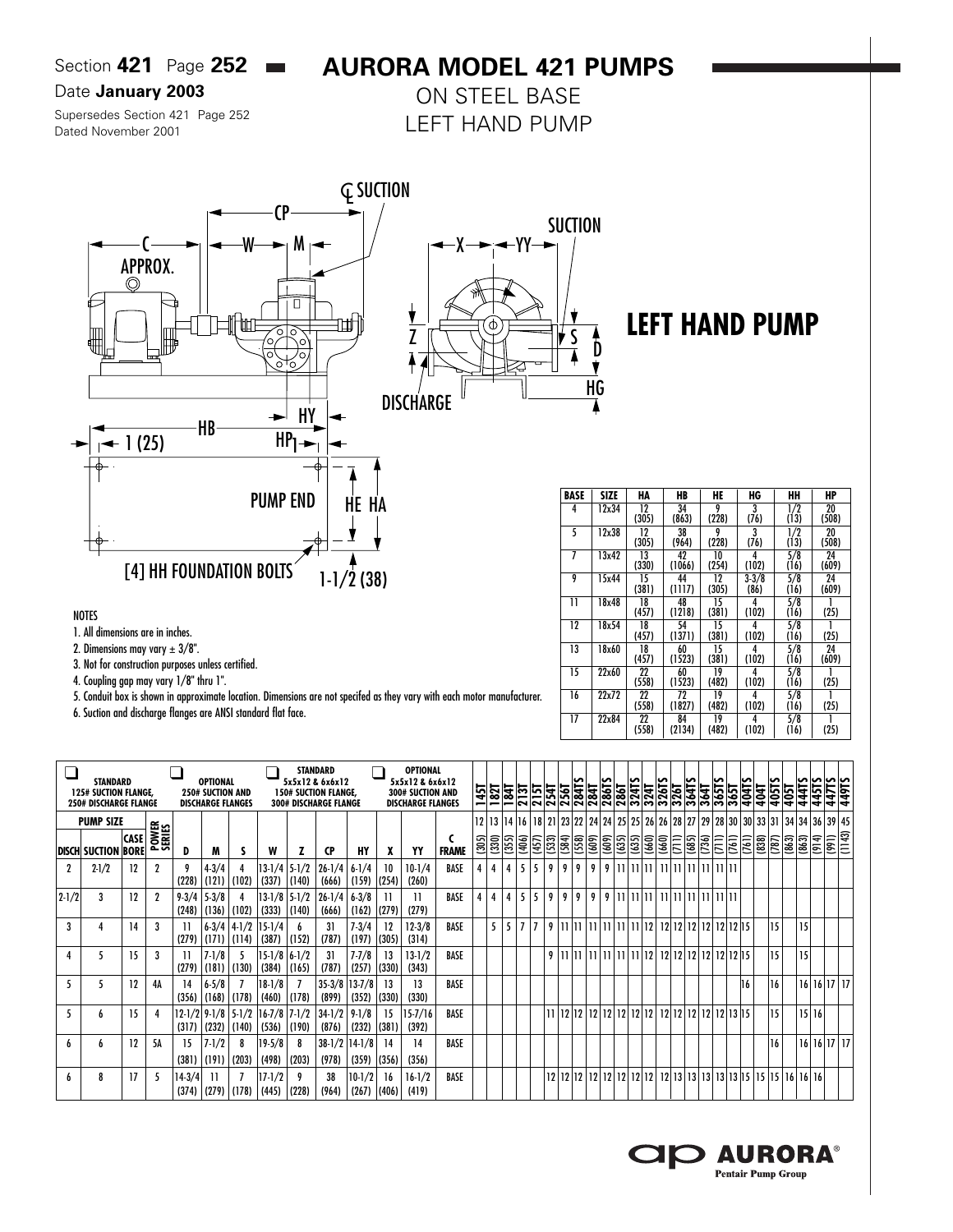## **AURORA MODEL 421 PUMPS**

### ON STEEL DRIP RIM BASE RIGHT HAND PUMP

### Section **421** Page **301**

 $\overline{\phantom{a}}$ 

#### Date **November 2001**

Supersedes Section 421 Page 301 Dated May 1991



### **RIGHT HAND PUMP**

| BASE | SIZE  | HA          | HB                   | HE                  | HF                   | HG                 | HН          | HK                     | HP            |
|------|-------|-------------|----------------------|---------------------|----------------------|--------------------|-------------|------------------------|---------------|
| 3    | 9x33  | 9<br>(229)  | $33-1/2$<br>(851)    | $13-3/4$<br>(349)   | $32 - 1/4$<br>(826)  | 3<br>(76)          | 3/8<br>(10) | $1 - 1/2$<br>(38)      | 5/8<br>(16)   |
| 5    | 11x36 | 11<br>(279) | $36 - 1/2$<br>(927)  | $15 - 7/8$<br>(403) | $35 - 1/8$<br>(892)  | 3<br>(76)          | 1/2<br>(13) | $1 - 1/2$<br>(38)      | 11/16<br>(17) |
| 6    | 11x42 | 11<br>(279) | $42 - 1/2$<br>(1080) | $15 - 7/8$<br>(403) | $41 - 1/8$<br>(1045) | 3<br>(76)          | 1/2<br>(13) | $1-1/2$<br>(38)        | 11/16<br>(17) |
| 8    | 14x42 | 14<br>(356) | $42 - 1/2$<br>(1080) | 19<br>(483)         | 41<br>(1041)         | 3<br>(76)          | 5/8<br>(16) | $1-1/2$<br>(38)        | 3/4<br>(19)   |
| 9    | 14x48 | 14<br>(356) | $48 - 1/2$<br>(1232) | 19<br>(483)         | 47<br>(1194)         | 3<br>(76)          | 5/8<br>(16) | $1 - 1/2$<br>(38)      | 3/4<br>(19)   |
| 10   | 14x56 | 14<br>(356) | $56 - 1/2$<br>(1435) | 19<br>(483)         | 55<br>(1397)         | 3<br>(76)          | 5/8<br>(16) | $1-1/2$<br>(38)        | 3/4<br>(19)   |
| 11   | 18x46 | 18<br>(457) | $46 - 1/2$<br>(1181) | $25 - 1/8$<br>(638) | $44 - 7/8$<br>(1140) | 4<br>(102)         | 3/4<br>(19) | 2<br>(51)              | 13/16<br>(21) |
| 12   | 18x54 | 18<br>(457) | 54-1/2<br>(1384)     | $25 - 1/8$<br>(638) | $52 - 7/8$<br>(1343) | 4<br>(102)         | 3/4<br>(19) | 2<br>(51)              | 13/16<br>(21) |
| 13   | 18x64 | 18<br>(457) | $64-1/2$<br>(1638)   | $25 - 1/8$<br>(638) | $62 - 7/8$<br>(1597) | 4<br>(102)         | 3/4<br>(19) | $\mathbf 2$<br>(51)    | 13/16<br>(21) |
| 15   | 22x54 | 22<br>(559) | $54-1/2$<br>(1384)   | $29 - 1/8$<br>(740) | $52 - 7/8$<br>(1343) | $4-1/2$<br>(114)   | 3/4<br>(19) | $\mathbf{2}$<br>(51)   | 13/16<br>(21) |
| 16   | 22x64 | 22<br>(559) | 64-1/2<br>(1638)     | $29-1/8$<br>(740)   | $62 - 7/8$<br>(1597) | $4 - 1/2$<br>(114) | 3/4<br>(19) | $\mathbf 2$<br>(51)    | 13/16<br>(21) |
| 17   | 22x74 | 22<br>(559) | 74-1/2<br>(1892)     | $29 - 1/8$<br>(740) | $72 - 7/8$<br>(1851) | $4-1/2$<br>(114)   | 3/4<br>(19) | $\overline{2}$<br>(51) | 13/16<br>(21) |
| 18   | 22x82 | 22<br>(559) | $82 - 1/2$<br>(2273) | $29 - 1/8$<br>(740) | $80 - 7/8$<br>(2054) | $4 - 1/2$<br>(114) | 3/4<br>(19) | $\mathbf{2}$<br>(51)   | 13/16<br>(21) |

| $\overline{\phantom{a}}$ |                                                                                |             |                        |                    |                                                                        |                 |                                                       |                                   | <b>STANDARD</b>                                                                |                     |             | OPTIONAL                                                        |              |       |                   |       |       |       |             |                                                                                                                            |                |   |   |                             |  |                                                                                     |                                                                                                                                                                                                                                                                                                                                                                                                                  |              |              |       |                |                                                 |       |       |                   |              |        |
|--------------------------|--------------------------------------------------------------------------------|-------------|------------------------|--------------------|------------------------------------------------------------------------|-----------------|-------------------------------------------------------|-----------------------------------|--------------------------------------------------------------------------------|---------------------|-------------|-----------------------------------------------------------------|--------------|-------|-------------------|-------|-------|-------|-------------|----------------------------------------------------------------------------------------------------------------------------|----------------|---|---|-----------------------------|--|-------------------------------------------------------------------------------------|------------------------------------------------------------------------------------------------------------------------------------------------------------------------------------------------------------------------------------------------------------------------------------------------------------------------------------------------------------------------------------------------------------------|--------------|--------------|-------|----------------|-------------------------------------------------|-------|-------|-------------------|--------------|--------|
|                          | <b>STANDARD</b><br><b>125# SUCTION FLANGE.</b><br><b>250# DISCHARGE FLANGE</b> |             |                        |                    | <b>OPTIONAL</b><br><b>250# SUCTION AND</b><br><b>DISCHARGE FLANGES</b> |                 |                                                       |                                   | 5x5x12 & 6x6x12<br><b>150# SUCTION FLANGE,</b><br><b>300# DISCHARGE FLANGE</b> |                     |             | 5x5x12 & 6x6x12<br>300# SUCTION AND<br><b>DISCHARGE FLANGES</b> |              |       | <u> 권합법</u><br>국회 |       |       | 215T  | 254         | <b>284T</b><br>$256$ T                                                                                                     |                |   |   |                             |  |                                                                                     | $\frac{\frac{1}{1841}}{\frac{1861}{1841}}\overline{\frac{1841}{2441}}\overline{\frac{1241}{2441}}\overline{\frac{1841}{2441}}\overline{\frac{1841}{3641}}\overline{\frac{1851}{1851}}\overline{\frac{18}{181}}\overline{\frac{185}{181}}\overline{\frac{185}{181}}\overline{\frac{185}{181}}\overline{\frac{185}{181}}\overline{\frac{185}{181}}\overline{\frac{185}{181}}\overline{\frac{185}{181}}\overline{\$ |              | 404TS        | 404T  | 405TS<br>1691  | 4415                                            | 441   | 4451. | $\frac{1}{45}$    | 449TS        |        |
|                          | <b>PUMP SIZE</b>                                                               |             |                        |                    |                                                                        |                 |                                                       |                                   |                                                                                |                     |             |                                                                 |              |       | 13 13 14 16       |       |       |       |             | 18   21   23   22   24   24   25   25   26   26   28   27   29   28   30   30   33   31   34   34   38   36   40   39   45 |                |   |   |                             |  |                                                                                     |                                                                                                                                                                                                                                                                                                                                                                                                                  |              |              |       |                |                                                 |       |       |                   |              |        |
|                          | <b>DISCH SUCTION BORE</b>                                                      | <b>CASE</b> | <b>POWER</b><br>SERIES | D                  | M                                                                      |                 | W                                                     |                                   | <b>CP</b>                                                                      | HY                  | x           | YY                                                              | <b>FRAME</b> | (330) | (330)             | (355) | (406) | (457) | $\sqrt{53}$ | (584)<br>$\sqrt{58}$                                                                                                       | $\frac{1}{2}$  |   |   | 9999                        |  | $\frac{1}{2}$ $\frac{1}{2}$ $\frac{1}{2}$ $\frac{1}{2}$ $\frac{1}{2}$ $\frac{1}{2}$ | $\frac{1}{2}$                                                                                                                                                                                                                                                                                                                                                                                                    | $\sqrt{161}$ | $\sqrt{161}$ | (838) | (787)<br>(863) | (863)                                           | (965) |       | $\frac{1}{(914)}$ | $\sqrt{190}$ | (1143) |
| $\mathbf 2$              | $2 - 1/2$                                                                      | 12          | 2                      | (228)              | $4 - 3/4$<br>(121)                                                     | (102)           | (400)                                                 | $15-3/4$ 5-1/2<br>(140)           | $26 - 1/4$<br>(666)                                                            | $4-1/4$<br>(108)    | 10<br>(254) | $10-1/4$<br>(260)                                               | BASE         |       | 3                 | 3     | 5     | 6     | 8           | 8<br>$18-1$                                                                                                                | 9              | 9 |   |                             |  |                                                                                     |                                                                                                                                                                                                                                                                                                                                                                                                                  |              |              |       |                |                                                 |       |       |                   |              |        |
| $2 - 1/2$                | 3                                                                              | 12          | $\mathbf{2}$           | $9 - 3/4$<br>(248) | $5 - 3/8$<br>$(136)$ $(102)$                                           |                 |                                                       | $15-7/8$ 5-1/2<br>$(403)$ $(140)$ | $26 - 1/4$<br>(666)                                                            | $4-1/8$<br>(105)    | 11<br>(279) | (279)                                                           | BASE         |       | $\overline{3}$    | 3     | 5     | 6     | 8           | 8 8                                                                                                                        | 9 <sup>1</sup> | 9 |   |                             |  |                                                                                     |                                                                                                                                                                                                                                                                                                                                                                                                                  |              |              |       |                |                                                 |       |       |                   |              |        |
| 3                        |                                                                                | 14          | 3                      | (273)              | $10-3/4$ 6-3/4 4-1/2                                                   | $(171)$ $(114)$ | $18-3/4$<br>(476)                                     | 6<br>(152)                        | 31<br>(787)                                                                    | $4 - 3/4$<br>(121)  | 12<br>(305) | $12 - 3/8$<br>(314)                                             | BASE         |       |                   |       |       | 6     | 9           | $\overline{9}$<br>9                                                                                                        | 9              | 9 |   |                             |  |                                                                                     |                                                                                                                                                                                                                                                                                                                                                                                                                  |              |              |       |                |                                                 |       |       |                   |              |        |
|                          | ٠,                                                                             | 15          | 3                      | (279)              | $7 - 1/8$                                                              | $(181)$ $(130)$ | (479)                                                 | $18-7/8$ 6-1/2<br>(165)           | 31<br>(787)                                                                    | $4 - 5/8$<br>(117)  | 13<br>(330) | $13 - 1/2$<br>(343)                                             | BASE         |       |                   |       |       |       |             | 9                                                                                                                          | 9              | 9 | 9 | 1212                        |  |                                                                                     |                                                                                                                                                                                                                                                                                                                                                                                                                  |              |              |       |                | 12 12 12 12 12 12 12 15 16 15 16 16 16          |       |       |                   |              |        |
| $5\overline{5}$          | ħ                                                                              | 12          | 4Α                     | 14<br>(356)        | $6 - 5/8$                                                              | $(168)$ (178)   | $20 - 7/8$<br>(530)                                   | (178)                             | $35 - 3/8$<br>(899)                                                            | $ 11-1/8 $<br>(283) | 13<br>(330) | 13<br>(330)                                                     | BASE         |       |                   |       |       |       |             |                                                                                                                            |                |   |   |                             |  |                                                                                     |                                                                                                                                                                                                                                                                                                                                                                                                                  |              | 17           |       | 17             | 17                                              |       | 17    |                   | $18$   18    |        |
|                          | h                                                                              | 15          | 4                      | (317)              |                                                                        | $(232)$ $(140)$ | 12-1/2 9-1/8 5-1/2 21-1/8 7-1/2                       | $(536)$ (190)                     | $34-1/2$<br>(876)                                                              | $5 - 3/8$<br>(137)  | 15<br>(381) | $15 - 7/16$<br>(392)                                            | BASE         |       |                   |       |       |       |             |                                                                                                                            |                |   |   |                             |  |                                                                                     |                                                                                                                                                                                                                                                                                                                                                                                                                  |              |              |       |                | 12 12 12 12 12 13 16 16 16 16 16 16 16          |       |       |                   |              |        |
|                          | h                                                                              | 12          | 5A                     | 15<br>(381)        | $7-1/2$<br>(191)                                                       | (203)           | $22 - 7/8$<br>(581)                                   | 8<br>(203)                        | $38-1/2$ 10-7/8<br>(978)                                                       | (276)               | 14<br>(356) | 14<br>(356)                                                     | BASE         |       |                   |       |       |       |             |                                                                                                                            |                |   |   |                             |  |                                                                                     |                                                                                                                                                                                                                                                                                                                                                                                                                  |              |              |       | 17             | 17                                              |       | 17    |                   | $18$   18    |        |
|                          | 8                                                                              | 17          | 5                      | $14-3/4$           | -11                                                                    |                 | $24 - 1/2$<br>$(374)$ $(279)$ $(178)$ $(622)$ $(228)$ | 9                                 | 38<br>(964)                                                                    | (102)               | 16<br>(406) | $16 - 1/2$<br>(419)                                             | BASE         |       |                   |       |       |       |             |                                                                                                                            |                |   |   | 10   10   10   10   12   12 |  |                                                                                     |                                                                                                                                                                                                                                                                                                                                                                                                                  |              |              |       |                | 13 13 13 13 13 13 13 16 16 16 16 16 16 16 16 17 |       |       |                   |              |        |



#### NOTES

- 1. All dimensions are in inches.
- 2. Dimensions may vary  $\pm 3/8$ ".
- 3. Not for construction purposes unless certified.
- 4. Coupling gap may vary 1/8" thru 1".
- 5. Conduit box is shown in approximate location. Dimensions are not specifed as they vary with each motor manufacturer.
- 6. Suction and discharge flanges are ANSI standard flat face.